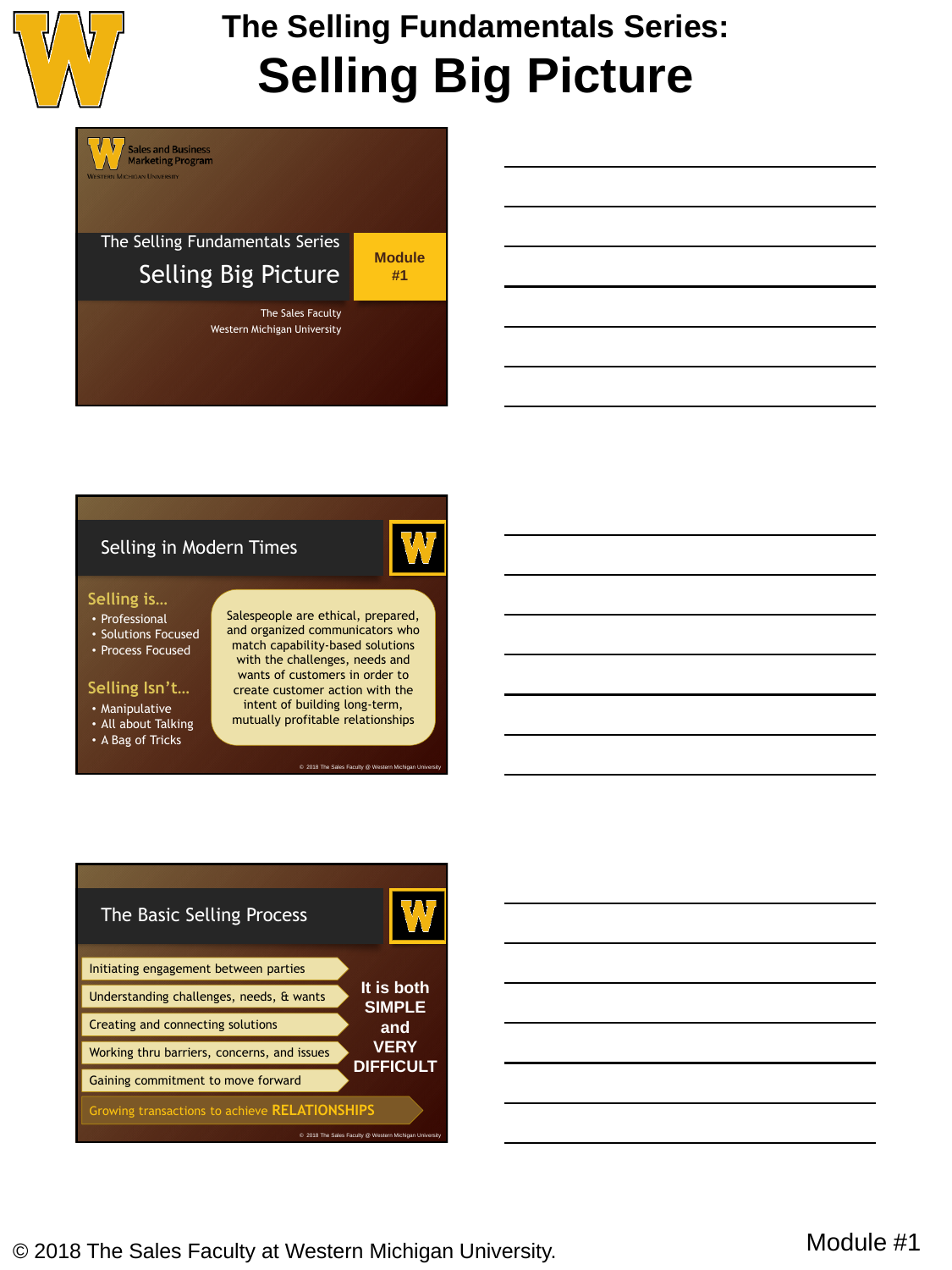

# **The Selling Fundamentals Series: Selling Big Picture**



| 'Three Rules to Learn        |  |  |
|------------------------------|--|--|
| (in-order to learn to sell!) |  |  |



- **Focus on Right – Awkward will go away** Smooth is overrated, and smooth & wrong is dangerous! Learning always requires an awkward transition.
- **Whoever Prepares Best, Wins!** Great salespeople out prepare their competition and create their wins before they even arrive at the customer's location.
- **Moments of Truth Rule** • In any interaction the success will often hinge on small moments where things can go well or poorly. These are
	- your selling moments of truth. • Great sales people win these moments just slightly more than the mid-level salespeople do. But those small wins
		- add up! © 2018 The Sales Faculty @